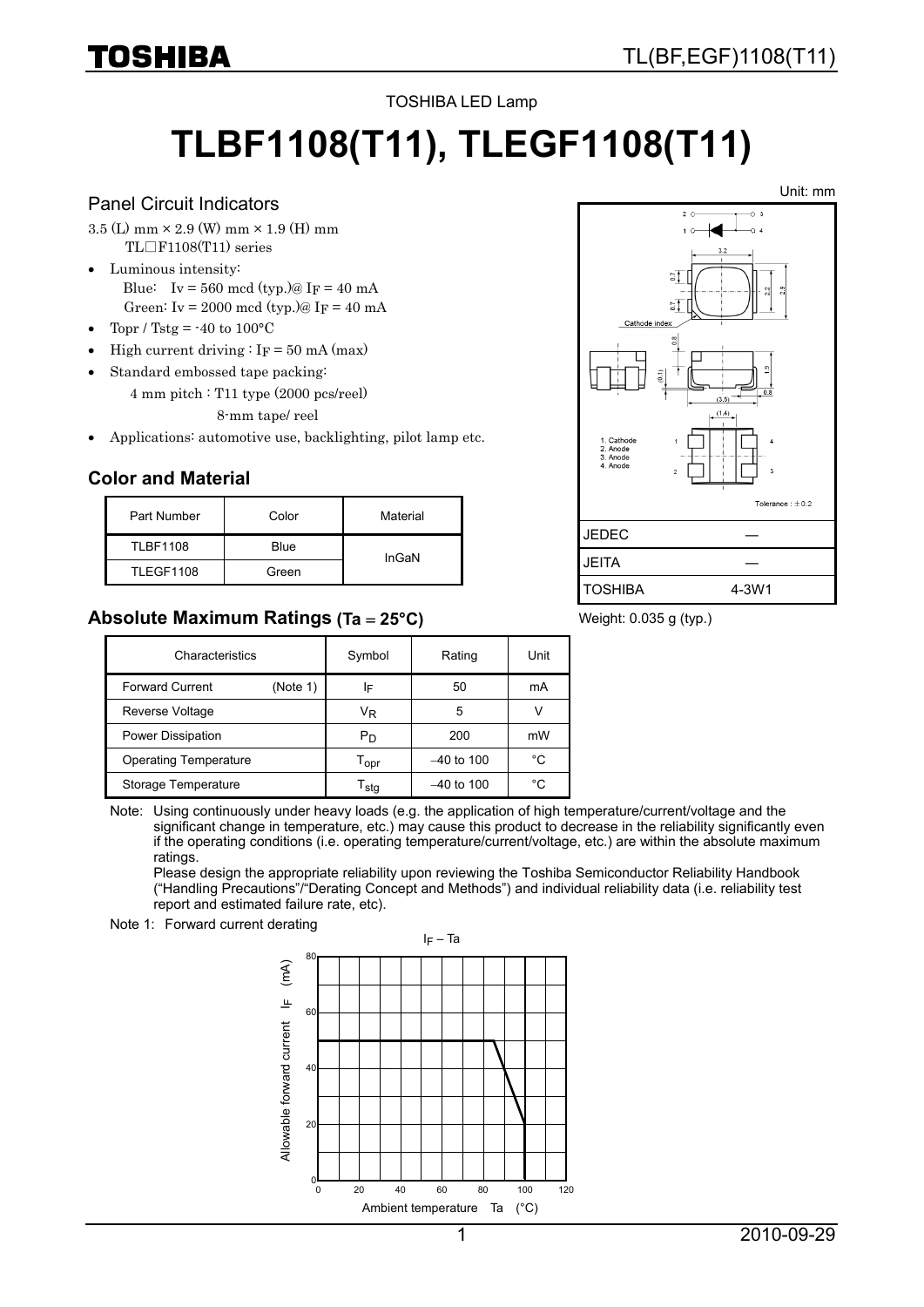## **Electrical Characteristics (Ta** = **25°C)**

| Characteristics        | Symbol | Test condition | Min | $\tau_{VD}$ . | Max | Unit |
|------------------------|--------|----------------|-----|---------------|-----|------|
| Forward Voltage        | V⊧     | $I_F = 40$ mA  | 3.0 | 3.5           | 4.0 |      |
| <b>Reverse Current</b> | ΙR     | $V_R = 5 V$    |     |               | 10  | μA   |

## **Optical Characteristics-1 (Ta** = **25°C)**

| Part Number      |      |      | Luminous Intensity $I_V$ | Available Iv rank |                       |
|------------------|------|------|--------------------------|-------------------|-----------------------|
|                  | Min  | Typ. | Max                      | ΙF                | Please see Note 2     |
| <b>TLBF1108</b>  | 400  | 560  | 1250                     | 40                | UA1 / UA2 / VA1/ VA2  |
| <b>TLEGF1108</b> | 1000 | 2000 | 3200                     |                   | WA1 / WA2 / XA1 / XA2 |
| Unit             | mcd  |      |                          | mA                |                       |

Note 2: The specification as following table is used for Iv classification of LEDs in Toshiba facility. Each reel includes the same rank LEDs. Let the delivery ratio of each rank be unquestioned.

| lv rank         |      |      |  |  |  |
|-----------------|------|------|--|--|--|
| Rank symbol     | Min  | Max  |  |  |  |
| UA1             | 400  | 630  |  |  |  |
| UA <sub>2</sub> | 500  | 800  |  |  |  |
| VA1             | 630  | 1000 |  |  |  |
| VA <sub>2</sub> | 800  | 1250 |  |  |  |
| WA1             | 1000 | 1600 |  |  |  |
| WA2             | 1250 | 2000 |  |  |  |
| XA <sub>1</sub> | 1600 | 2500 |  |  |  |
| XA <sub>2</sub> | 2000 | 3200 |  |  |  |
| Unit            | mcd  | mcd  |  |  |  |

## **Optical Characteristics–2 (Ta** = **25°C)**

|                  | <b>Emission Spectrum</b>                  |      |     |                                   |     |      |     |    |
|------------------|-------------------------------------------|------|-----|-----------------------------------|-----|------|-----|----|
| Part Number      | Peak Emission<br>Wavelength $\lambda_{p}$ |      | Δλ  | Dominant Wavelength $\lambda_{d}$ |     | IF   |     |    |
|                  | Min                                       | Typ. | Max | Typ.                              | Min | Typ. | Max |    |
| <b>TLBF1108</b>  |                                           | 468  |     | 25                                | 463 | 470  | 477 | 40 |
| <b>TLEGF1108</b> |                                           | 518  |     | 35                                | 518 | 528  | 538 |    |
| Unit             | nm                                        |      | nm  |                                   | nm  |      | mA  |    |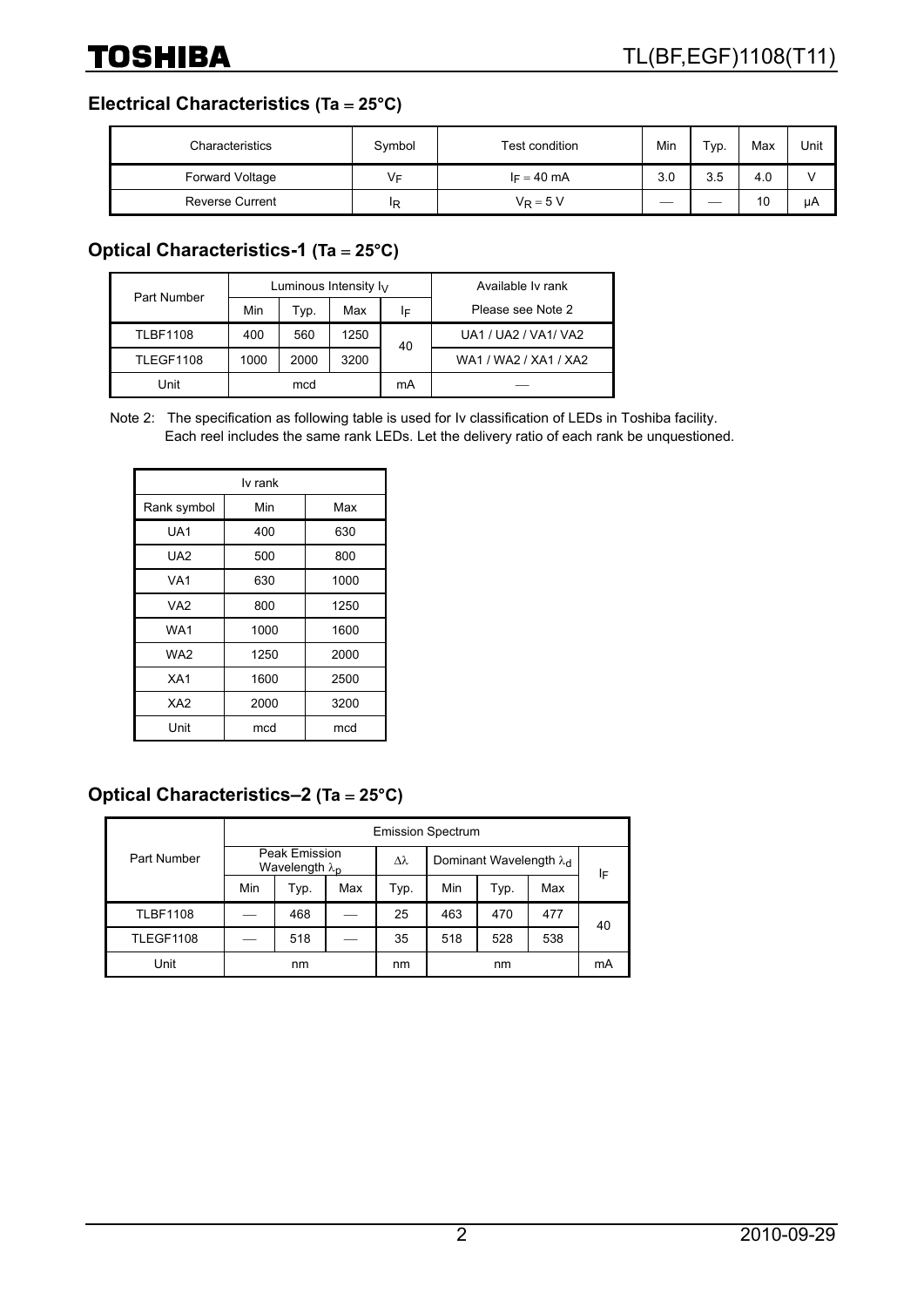### **The cautions**

ESD withstand voltage according to MIL STD 883D, Method 3015.7: ≥1000V

When handling this LED, take the following measures to prevent the LED from being damaged or otherwise adversely affected.

- 1) Use a conductive tablemat and conductive floor mat, and ground the workbench and floor.
- 2) Operators handling laser diodes must be grounded via a high resistance (about 1 MΩ). A conductive strap is good for this purpose.
- 3) Ground all tools including soldering irons.

This product is designed as a general display light source usage, and it has applied the measurement standard that matched with the sensitivity of human's eyes. Therefore, it is not intended for usage of functional application (ex. Light source for sensor, optical communication and etc) except general display light source.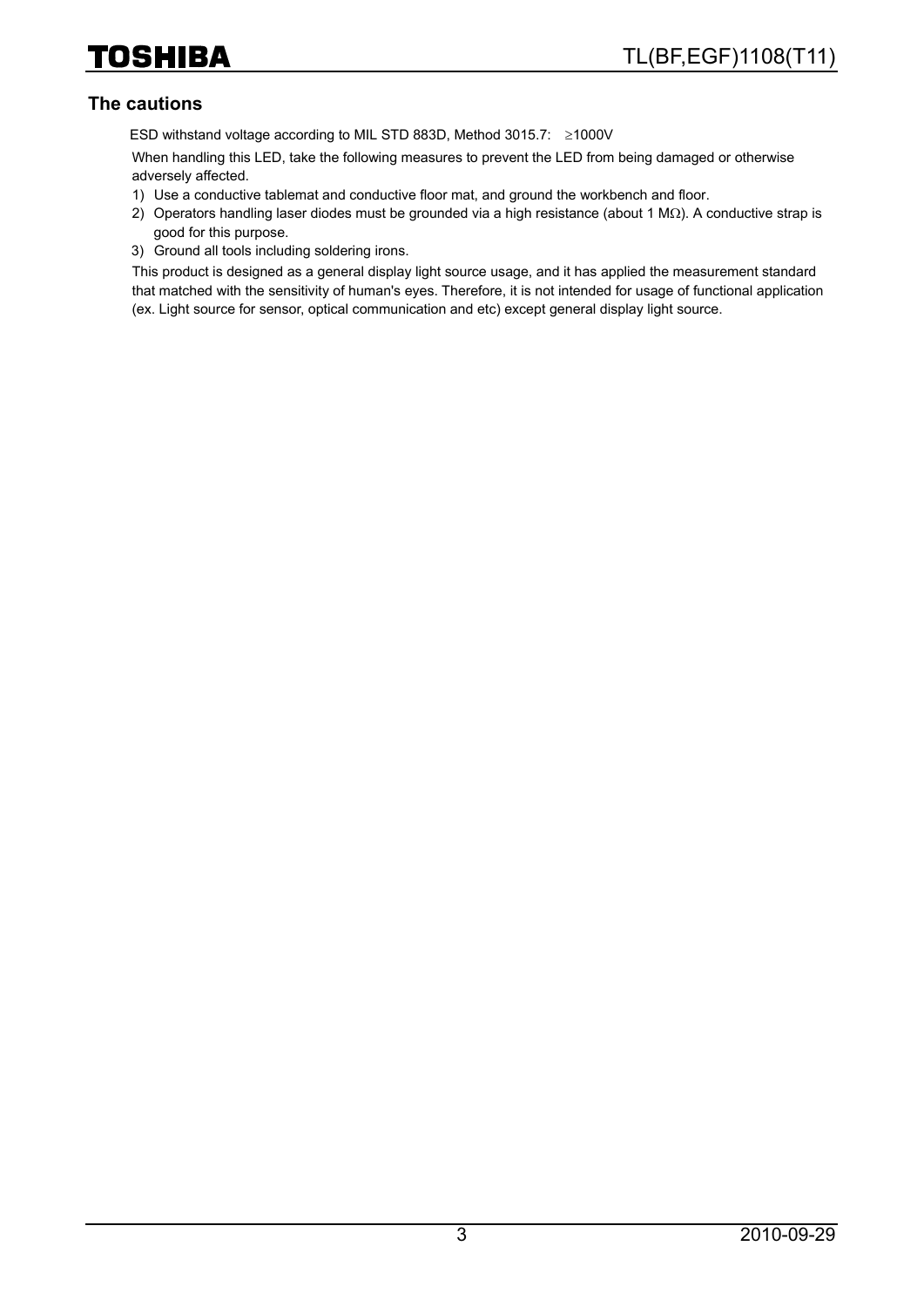## **TOSHIBA**

## **TLBF1108**







Relative  $I_V - Tc$  (typ.)  $Wa$ velength characteristic (typ.)



Ta =  $25^{\circ}$ C Radiation pattern (typ.)

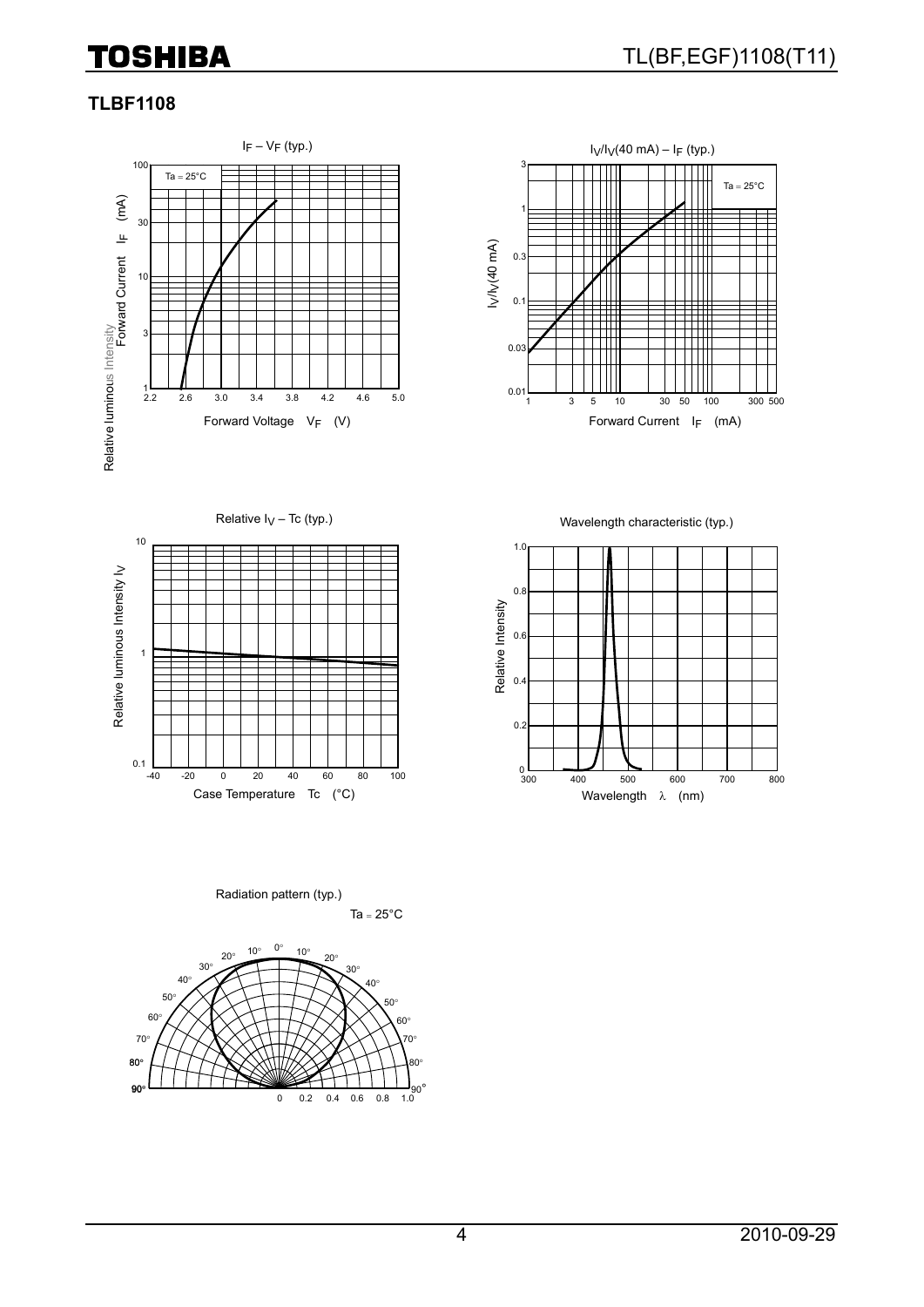## **TOSHIBA**

## **TLEGF1108**





-40 -20 0 20 40 60 80 100 10 1 0.1 Relative  $I_V - Tc$  (typ.) Relative Iv – Tc (typ.) Relative luminous Intensity I Relative luminous Intensity I<sub>V</sub>



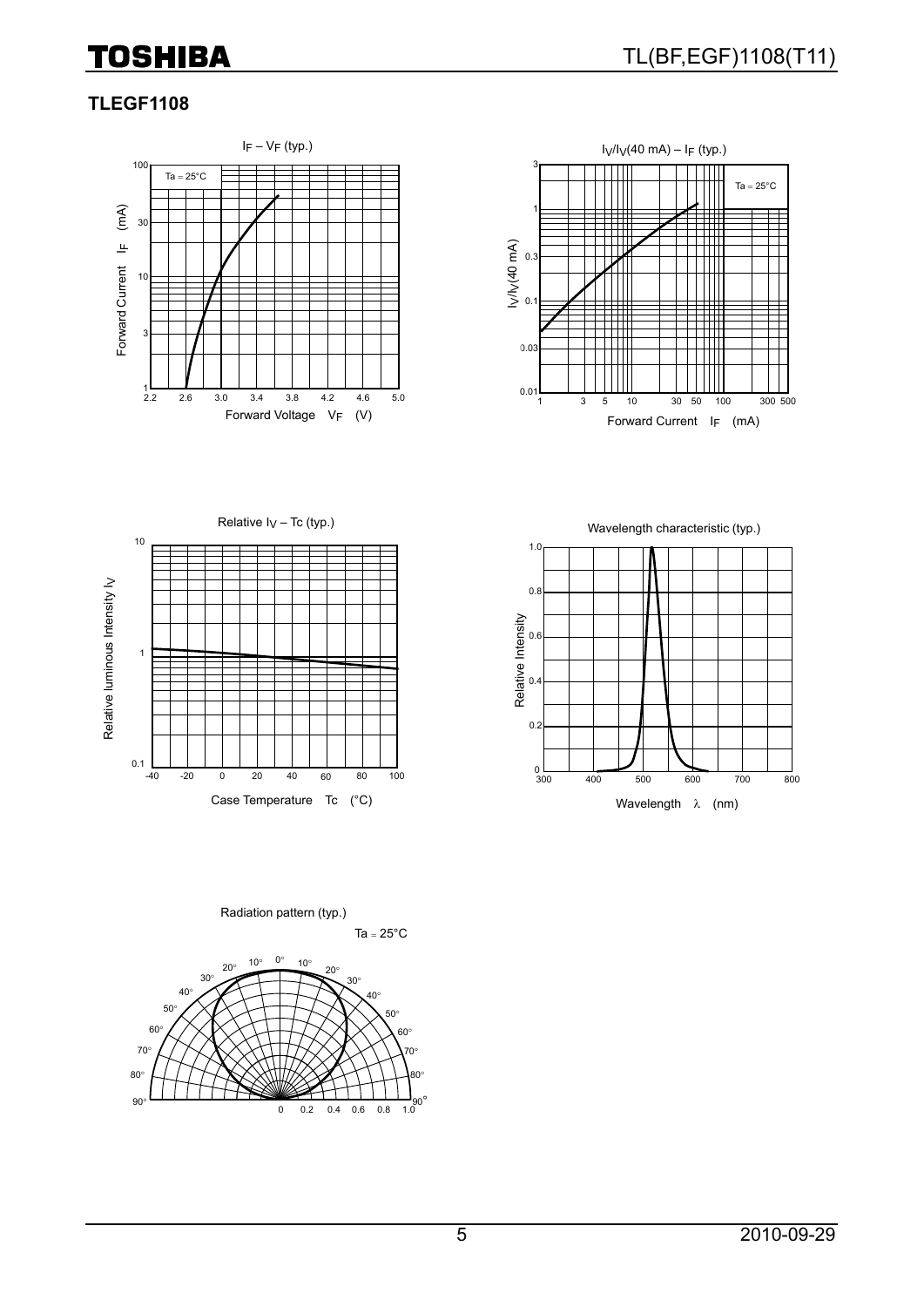## 1874

## **Packaging**

This LED device is packed in an aluminum envelope with a silica gel and a moisture indicator to avoid moisture absorption. The optical characteristics of the device may be affected by exposure to moisture in the air before soldering and the device should therefore be stored under the following conditions:

- 1. This moisture proof bag may be stored unopened within 12 months at the following conditions. Temperature: 5°C to 30°C Humidity: 90% (max)
- 2. After opening the moisture proof bag, the device should be assembled within 4weeks in an environment of 5°C to 30°C/60% RH or below.
- 3. If upon opening, the moisture indicator card shows humidity 30% or above (Color of indication changes to pink) or the expiration date has passed, the device should be baked in taping with reel. After baking, use the baked device within 72 hours, but perform baking only once. Baking conditions: 60±5°C, for 24 to 48 hours. Expiration date: 12 months from sealing date, which is imprinted on the label affixed.
- 4. Repeated baking can cause the peeling strength of the taping to change, then leads to trouble in mounting.
- 5. If the packing material of laminate would be broken, the hermeticity would deteriorate. Therefore, do not throw or drop the packed devices.

## **Mounting Method**

#### **Soldering**

• Reflow soldering (example) Temperature profile for Pb soldering (example)

Temperature profile for Pb-free soldering (example)



- The product is evaluated using above reflow soldering conditions. No additional test is performed exceed the condition (i.e. the condition more than max(\*) values) as a evaluation. Please perform reflow soldering under the above conditions.
- Please perform the first reflow soldering with reference to the above temperature profile and within 4weeks of opening the package.
- Second reflow soldering

In case of second reflow soldering should be performed within 168 h of the first reflow under the above conditions.

Storage conditions before the second reflow soldering: 30°C, 60% RH (max)

• Make any necessary soldering corrections manually.

(only once at each soldering point) Soldering iron: 25 W

 Temperature : 300°C or less Time : within 3 s

• Do not perform wave soldering.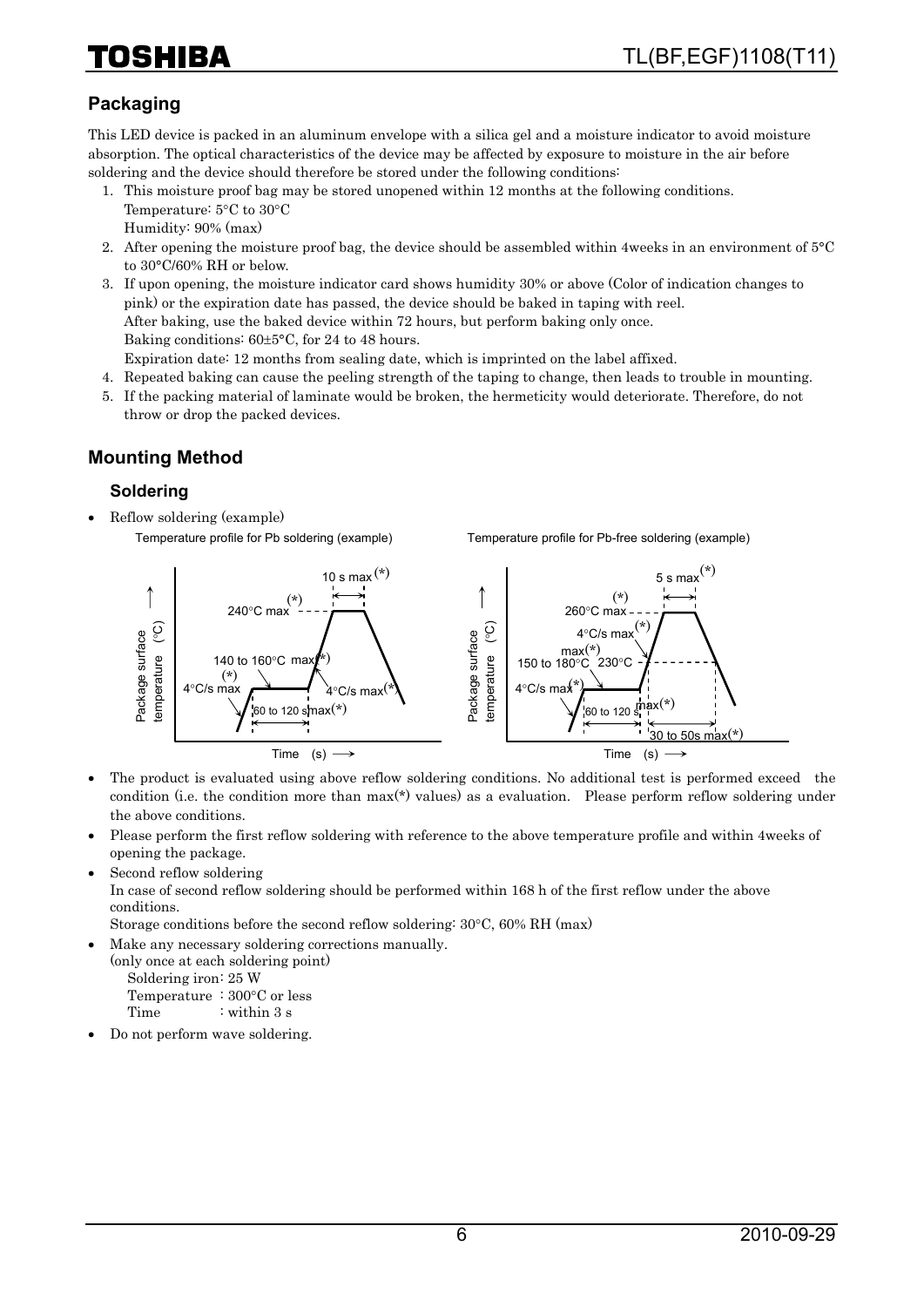## **Recommended soldering pattern**

Cu area  $> 16$  mm<sup>2</sup>

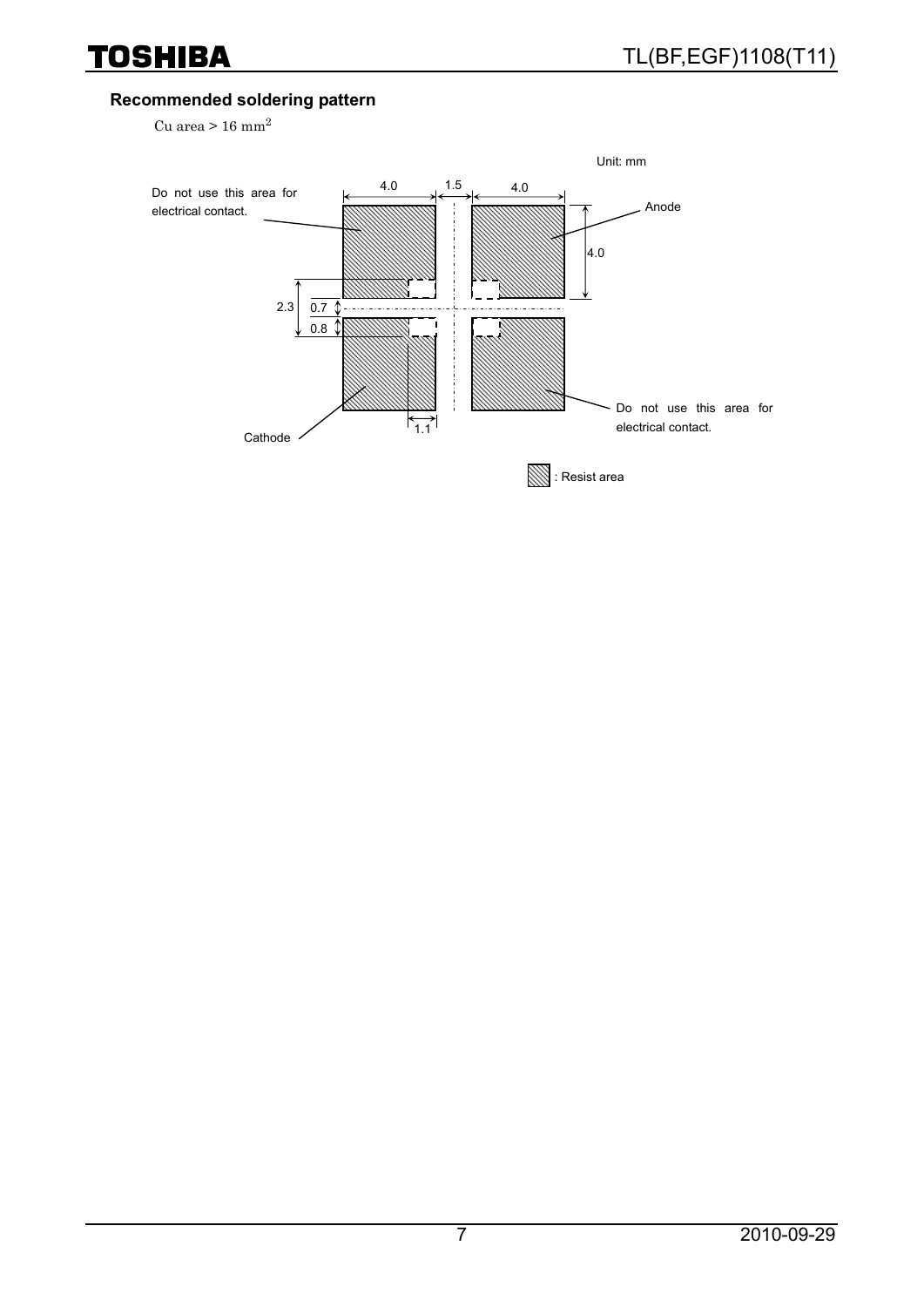#### **Cleaning**

When cleaning is required after soldering, Toshiba recommends the following cleaning solvents. It is confirmed that these solvents have no effect on semiconductor devices in our dipping test (under the recommended conditions). In selecting the one for your actual usage, please perform sufficient review on washing condition, using condition and etc.

| ASAHI CLEAN AK-225AES   | : (made by ASAHI GLASS)      |
|-------------------------|------------------------------|
| KAO CLEAN THROUGH 750HS | : (made by $KAO$ )           |
| PINE ALPHA ST-100S      | : (made by ARAKAWA CHEMICAL) |

#### **Precautions when Mounting**

(1) Do not apply force to the plastic part of the LED under high-temperature conditions.

- (2) To avoid damaging the LED plastic, do not apply friction using a hard material.
- (3) When installing the PCB in a product, ensure that the device does not come into contact with other components.
- (4) For this product, silicone is used as the encapsulated material. Therefore the top surface of this product is soft. Please do not stress on the encapsulated part of LEDs to avoid affecting the reliability of the product. When using the mounting devices, please use the picking up nozzle that does not affect the silicone resin.

## **Tape Specifications**

#### **1. Product number format**

The type of package used for shipment is denoted by a symbol suffix after the product number. The method of classification is as below. (this method, however does not apply to products whose electrical characteristics differ from standard Toshiba specifications)

- (1) Tape Type: T11 (4-mm pitch)
- (2) Example



#### **2. Tape dimensions**

| Symbol         | Dimension | Tolerance |
|----------------|-----------|-----------|
| D              | 1.5       | $+0.1/-0$ |
| E              | 1.75      | ±0.1      |
| P <sub>0</sub> | 4.0       | ±0.1      |
|                | 0.3       | ±0.05     |
| F              | 3.5       | ±0.05     |
|                | 1.5       | ±0.1      |

| Symbol         | Dimension | Tolerance | Symbol         | Dimension | Tolerance |
|----------------|-----------|-----------|----------------|-----------|-----------|
| D              | 1.5       | $+0.1/-0$ | P <sub>2</sub> | 2.0       | ±0.05     |
| E              | 1.75      | ±0.1      | W              | 8.0       | ±0.3      |
| $P_0$          | 4.0       | ±0.1      | P              | 4.0       | ±0.1      |
|                | 0.3       | ±0.05     | A <sub>0</sub> | 2.9       | ±0.1      |
| F              | 3.5       | ±0.05     | B <sub>0</sub> | 3.7       | ±0.1      |
| D <sub>1</sub> | 1.5       | ±0.1      | $K_0$          | 2.3       | ±0.1      |

Unit: mm

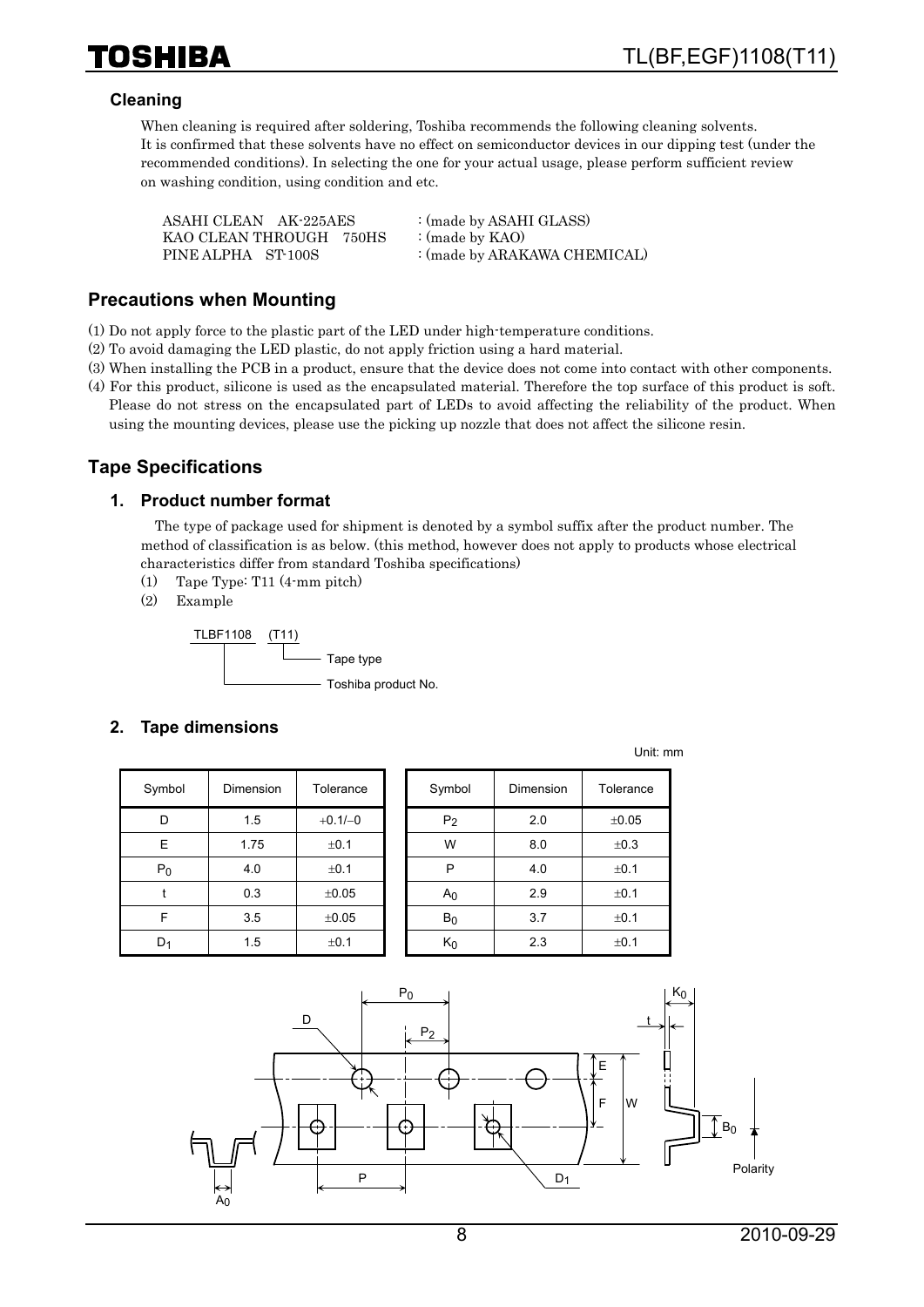**TOSHIBA** 

#### **3. Reel dimensions**

Unit: mm



**4. Leader and trailer sections of tape** 

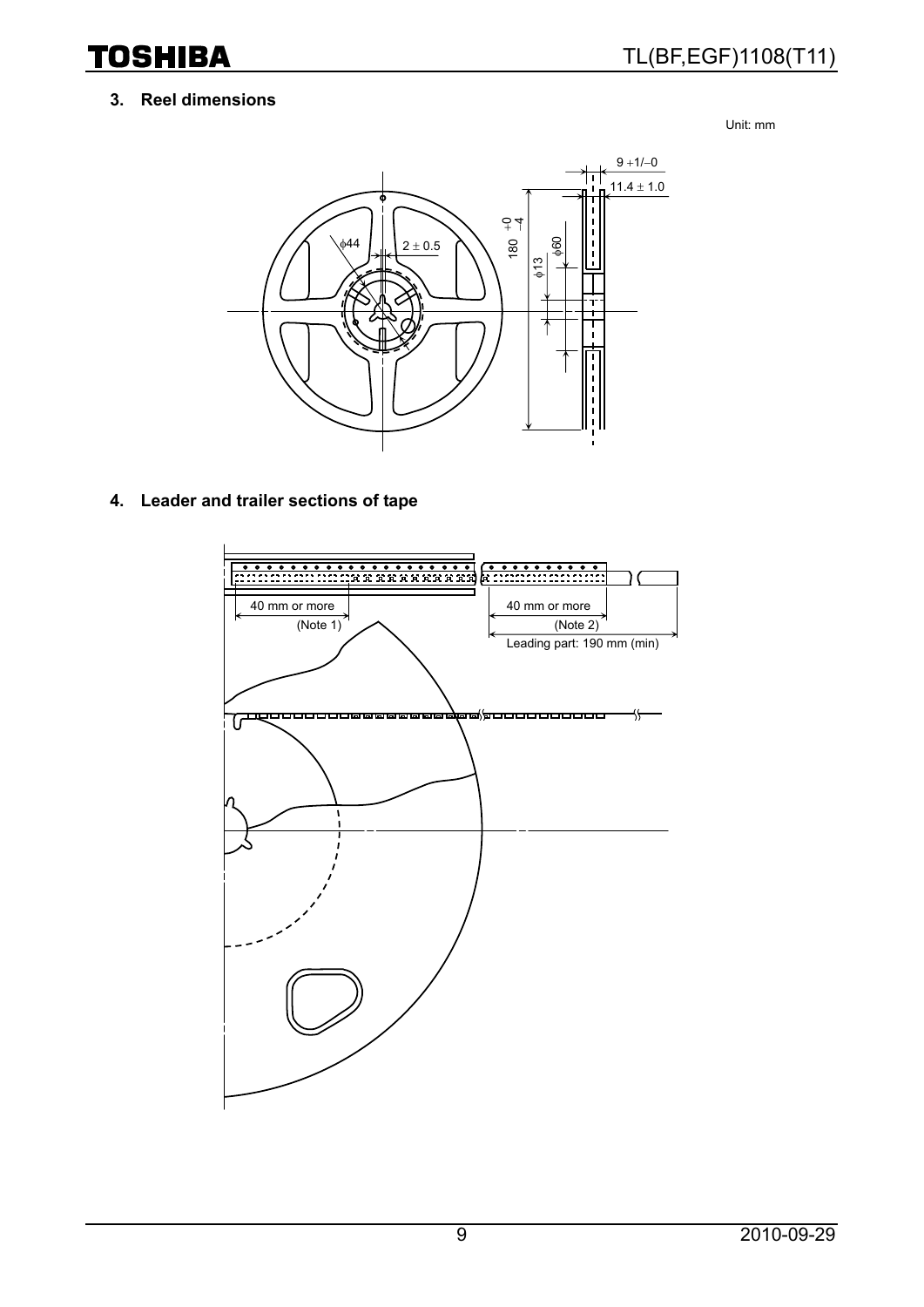## **5. Packing form**

(1) Packing quantity

| Reel   | $2,000$ pcs  |
|--------|--------------|
| Carton | $10,000$ pcs |

(2) Packing form: Each reel is sealed in an aluminum pack with silica gel.

#### **6. Label format**

- (1) Label contents
	- Shipped products are mentioned the following contents.



(2) Label location



• The aluminum package in which the reel is supplied also has the label attached to center of one side.